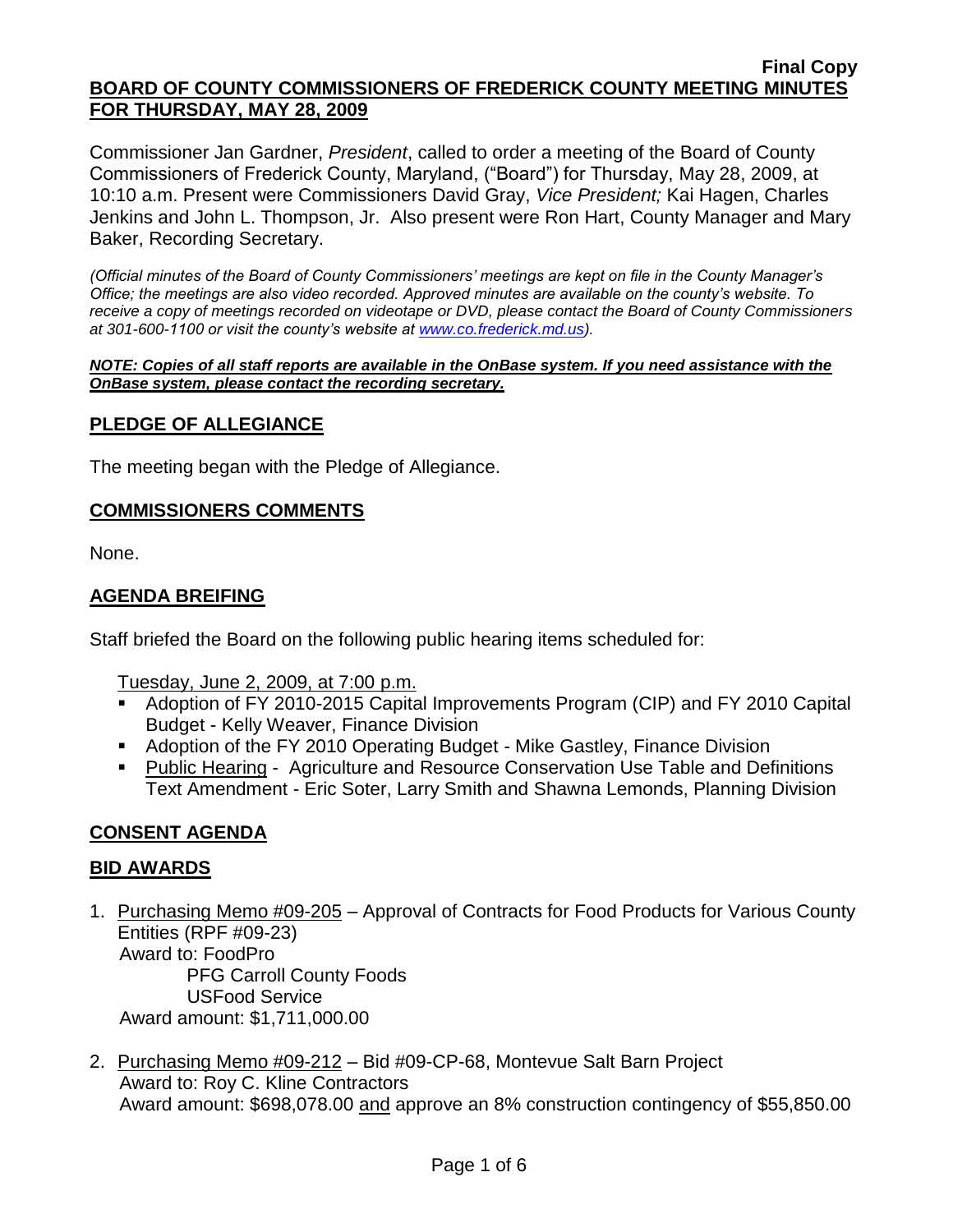- 3. Purchasing Memo #09-213 Request to Piggyback the State of Kansas Contract #11770 for NAPA Automotive Parts and Supplies Award to: NAPA Auto Parts, Inc. Award amount: \$60,000.00
- 4. Purchasing Memo #09-214 Bid #09-28, Furnishing and Applying Liquid Calcium Chloride Award to: Calcium Chloride Sales of Grove City, Pennsylvania Award amount: \$84,720.00
- 5. Purchasing Memo #09-216 Bid #09-CP-84, Cold-in-Place Recycling of Various Frederick County Roadways Award to: C.J. Miller, LLC Award amount: \$1,409,366.25
- 6. Purchasing Memo #09-218 Furniture, Winchester Hall West Wing Renovation Phase II Award to: BK Office Supply, Inc. Award amount: \$56,837.83

## **BUDGET TRANSFERS**

- 1. #BT-09-184, Accounting, Finance
- 2. #BT-09-185, Aging, Citizens Services
- 3. #BT-09-186, Accounting, Finance
- 4. #BT-09-187, Housing, Citizens Services

# **EASEMENTS**

1. Partial Release of Storm Drain Easement – Costco – Kathleen Hall, Permitting and Development Review Division

Commissioner Gray moved to approve the consent agenda as presented. Commissioner Hagen seconded the motion that passed 5-0.

# **ADMINISTRATIVE BUSINESS**

# **New Lease for Utica Park - Earl Eyler, Parks and Recreation Division**

(Commissioner Jenkins left the meeting.)

Mr. Eyler presented information regarding the lease. The original lease was for three years with two (2) one-year extensions. Teabow, Inc. was offered the possibility of a six month lease ending December 2009. Due to the impending construction, the tenant instead requested a four month lease ending September 2009, permitting enough time to harvest the crops and vacate the property.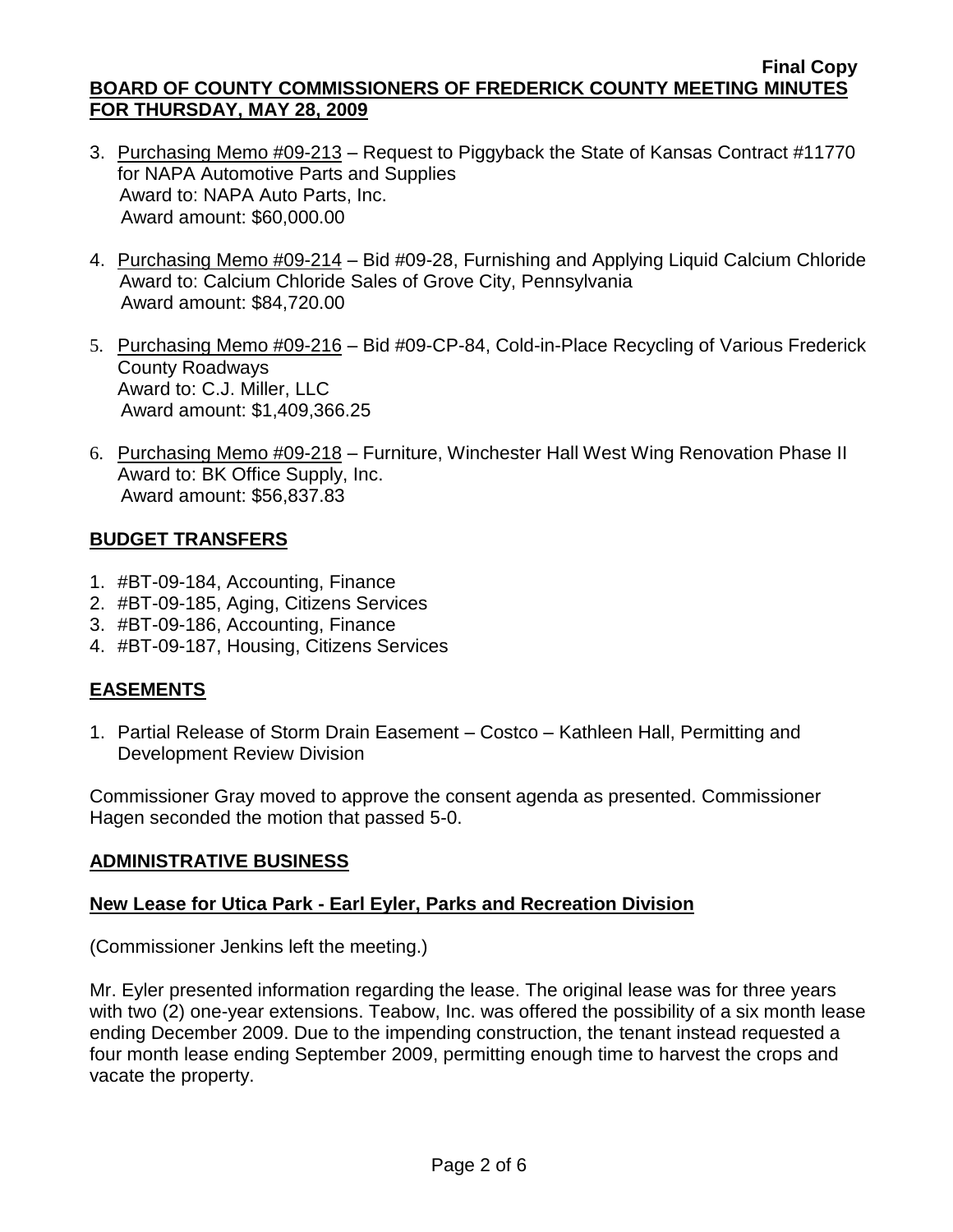Commissioner Hagen moved to approve the lease as presented. Commissioner Gray seconded the motion that passed 4-0 with Commissioner Jenkins absent.

## **Housing Initiative Fund (HIF) Report for FY 2009 Third Quarter - Jenny Short, Citizens Services**

Ms. Short presented information to the Board. Since 2009 HIF activity has gained significant momentum particularly in the home buyer assistance program. Based on the prior and current year-to-date activity, staff anticipated committing and extinguishing all HIF funds by FY 2010.

(Commissioner Jenkins entered the meeting.)

No action was taken by the Board.

## **Community Development Block Grant Required Plans, Resolution and Neighborhood Conservation Initiative Agreement - Jenny Short, Citizens Services Division**

Ms. Short presented information to the Board.

The Board requested clarification of a second public hearing and noted it was to be scheduled when it was convenient for the public to attend.

It was noted to correct Exhibit "G," section "A," to strike "*Mayor.*"

Staff recommended the Board approve the following:

- Citizen participation plan for three years;
- Residential anti-displacement and relocation assistance plan for three years;
- The proposed resolution; and
- **The neighborhood conservation initiative agreement.**

Commissioner Hagen moved to approve staff's recommendations including the proposed resolution as presented. Commissioner Gray seconded the motion.

Commissioner Thompson moved to amend the motion to include striking #3, civil rights data section. Commissioner Jenkins seconded the motion that failed 2-3.

The motion made by Commissioner Hagen seconded by Commissioner Gray, passed 3-2 with Commissioners Jenkins and Thompson opposed.

(A copy of Resolution #09-10 can be obtained in the County Manager's office or from the county's website, [www.co.frederick.md.us\)](www.co.frederick.md.us)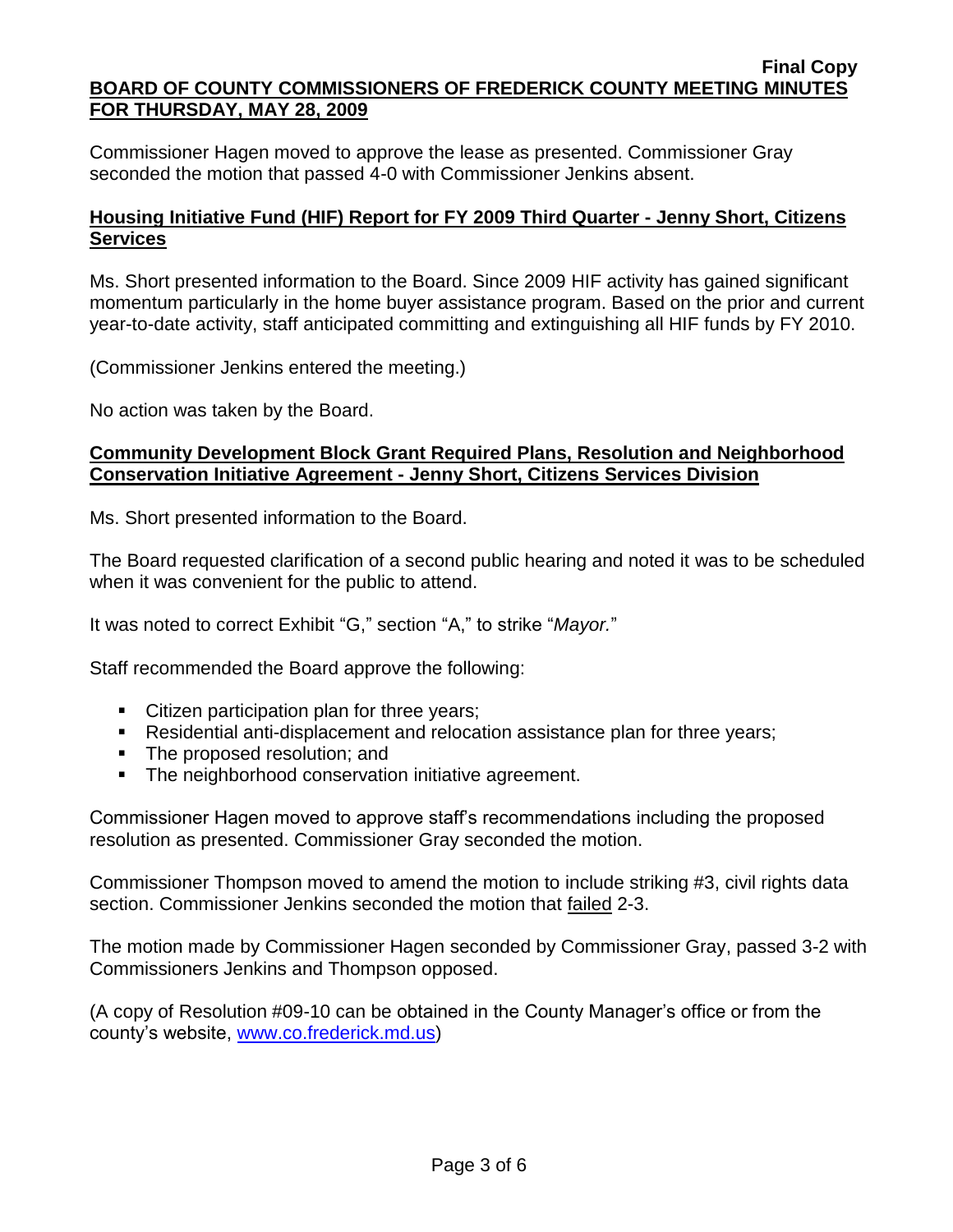## **Memorandum of Understanding (MOU) with Environmental Protection Agency (EPA) for Location of Equipment on County Property - Beth Ramacciotti, Utilities and Solid Waste Management Division (DUSWM)**

Ms. Ramacciotti presented information regarding the MOU. Late last year, Malcolm Field, Ph.D., Senior Research Hydrogeologist, Office of Research and Development, EPA, contacted Mike Marschner, DUSWM, about the possibility of using available space on county property. DUSWM staff had no objection to allow the use of a small area of unused space in the administration building.

The MOU specified the portion of the property to be used. The MOU also specified no hazardous substances or equipment was permitted at the site and all property would be placed at the site at the sole and exclusive risk of the EPA.

Commissioner Gray moved to approve the MOU with the inclusion of a start date and correction under the explanatory statement, add an "e" to the word "use." Commissioner Hagen seconded the motion that passed 5-0.

## **WORKSESSION**

## **New State Legislation Extending the Time of Certain Development Permits and Consideration of Complementary County Legislation - John Mathias, Office of the County Attorney**

Mr. Mathias presented information regarding new state legislation to the Board to determine if the county should pursue complementary legislation that would specify the duration, scope and retroactivity of any county permit extension.

## Public comment was taken from:

- **Bob Kresslein, Esquire, Severn, O'Connor and Kresslein**
- Gentleman (who did not identify himself), Mountain View Community Church
- **Bruce Dean, Esquire, McEvoy and Dean**
- Lee Miller, Daft, McCune and Walker, Inc.
- **Mark Friis, Rodgers Consulting, Inc.**
- Rand Weinberg, Esquire, Weinberg and Miller
- Krista McGowan, Esquire, Miles and Stockbridge
- **Tom Natelli, Natelli Communities**
- Bud McPherson, McPherson and Associates, Inc
- **Ridge Kelly, Mountain View Community Church**

(Commissioner Jenkins left the meeting and returned.)

Commissioner Gardner moved to take to public hearing proposed complementary legislation that would: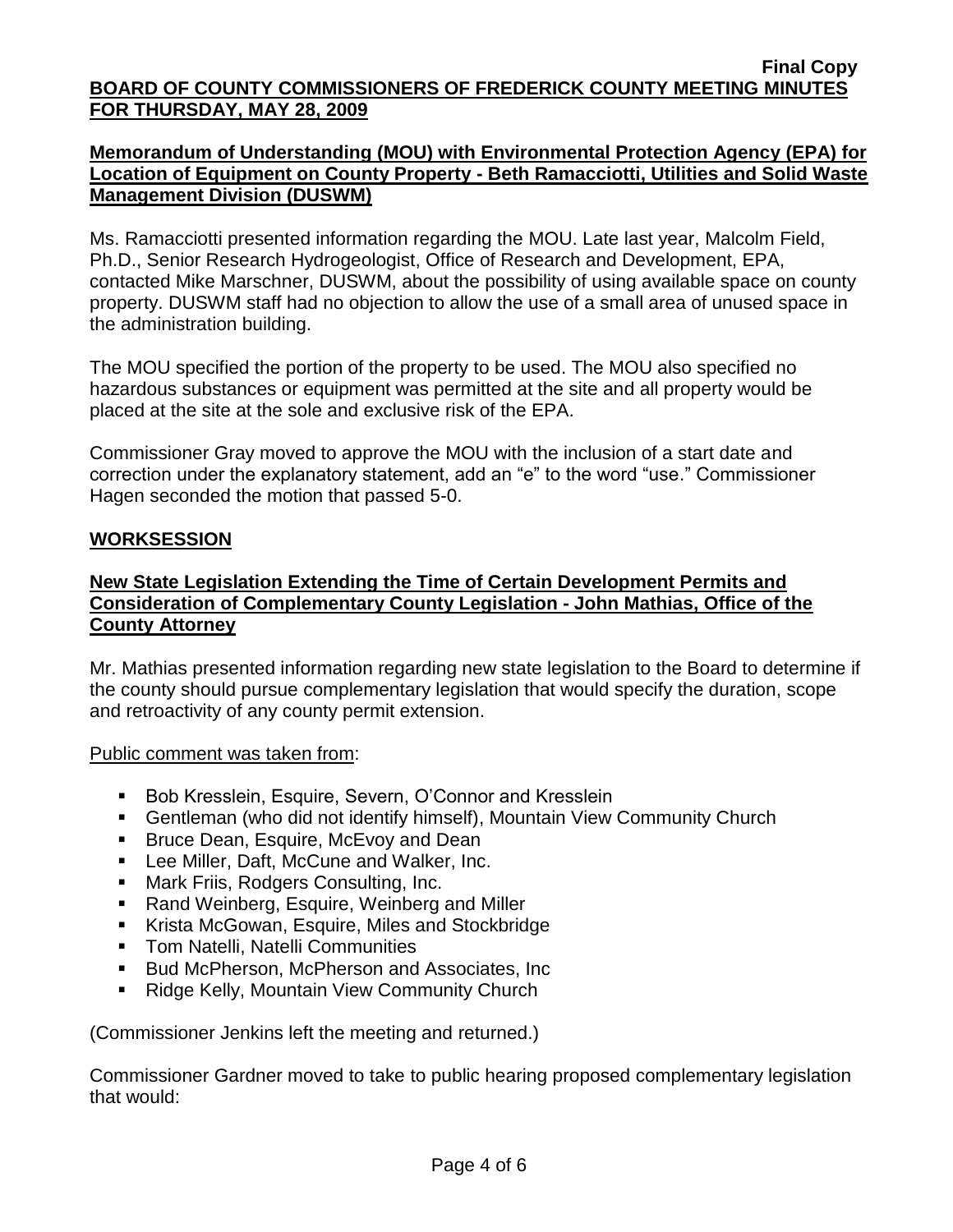- Allow up to three years for extensions excluding building permits; and
- Include language to state "the greater of three years or state law would apply;" and
- **Make it retroactive to January 1, 2008.**

Commissioner Jenkins seconded the motion.

Commissioner Thompson was opposed to receiving additional public comments. However, the Board approved hearing comments from Bob Kresslein, Esquire, Severn, O'Connor and Kresslein.

The motion made by Commissioner Gardner, seconded by Commissioner Jenkins, passed 4- 1 with Commissioner Thompson opposed.

### **Permitting and Development Review Division Fee Resolution - FY 2010 - Gary Hessong, Permitting and Development Review Division**

Mr. Hessong presented the proposed resolution to the Board.

(Commissioner Gardner left the meeting.)

There was no public comment.

Commissioner Hagen moved to approve the proposed resolution with the revision to pay only one (1) technical fee no matter how many applications were submitted until September 1, 2009, when the combined application would take effect.

Commissioner Gray seconded the motion that passed 3-1with Commissioner Jenkins opposed and Commissioner Gardner absent.

(A copy of Resolution #09-11 can be obtained in the County Manager's office or from the county's website, [www.co.frederick.md.us\)](www.co.frederick.md.us)

## **COMMISSIONERS COMMENTS**

None.

## **PUBLIC COMMENTS**

None.

## **QUESTIONS – PRESS**

None.